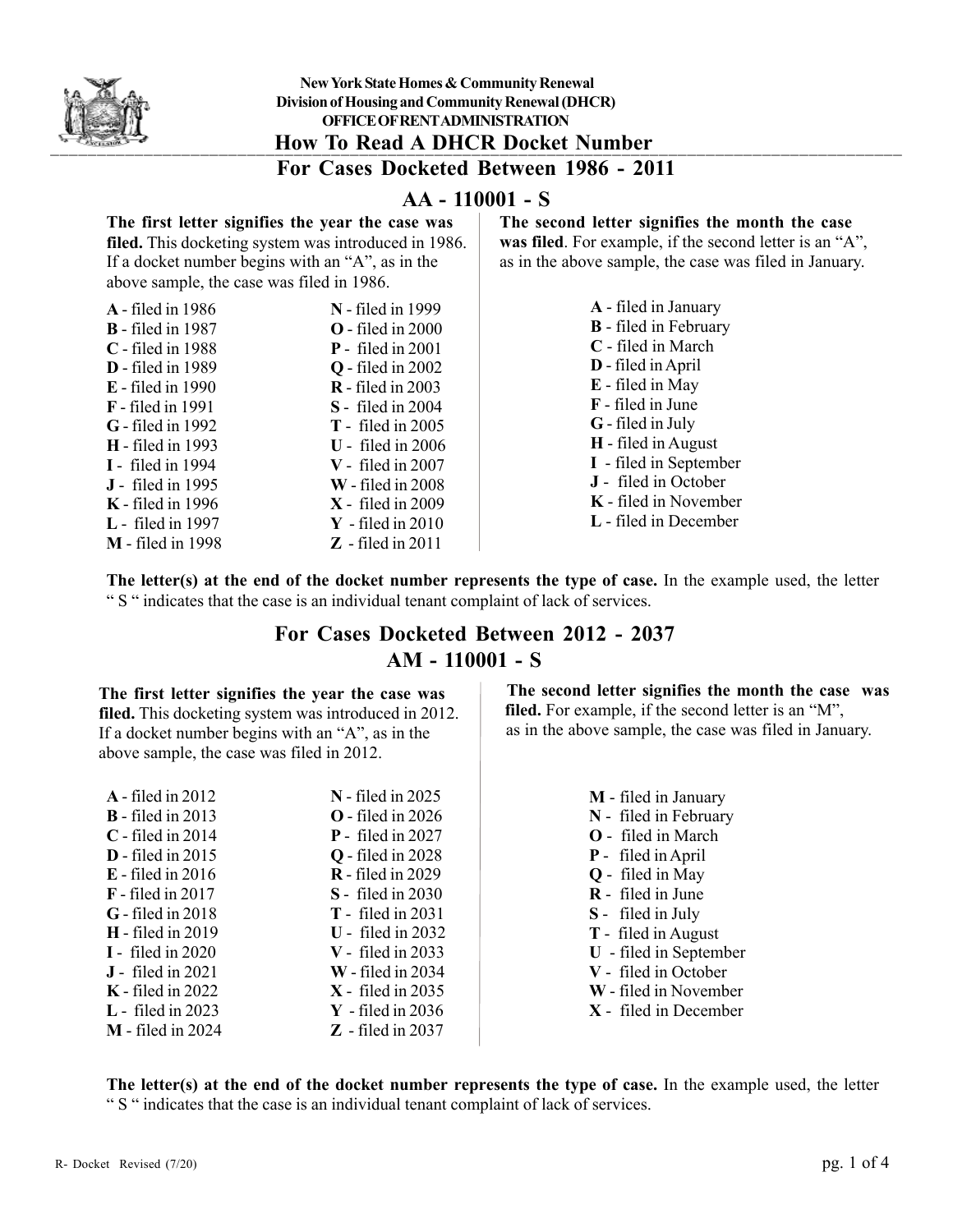### **For All Docketed Cases**

The first number represents the location of the building. In the example used, the number "1" indicates that the building is located in the Borough of Queens.

- 1 Queens
- 2 Brooklyn/Kings
- 3 Richmond
- 4/5- Manhattan/New York
- 6 Bronx
- 7 Nassau
- 8 Rockland
- 9 Westchester
- 0 Albany and Buffalo

The second number represents the rent regulations that apply to the case.

- 1 Rent Stabilized case
- 2 Rent Controlled case
- 3 Rent Stabilized and Controlled case
- 4 Hotel case

The last four numbers represent a sequential docketing number which identifies an individual case from all other cases of the same type which were docketed in the same month.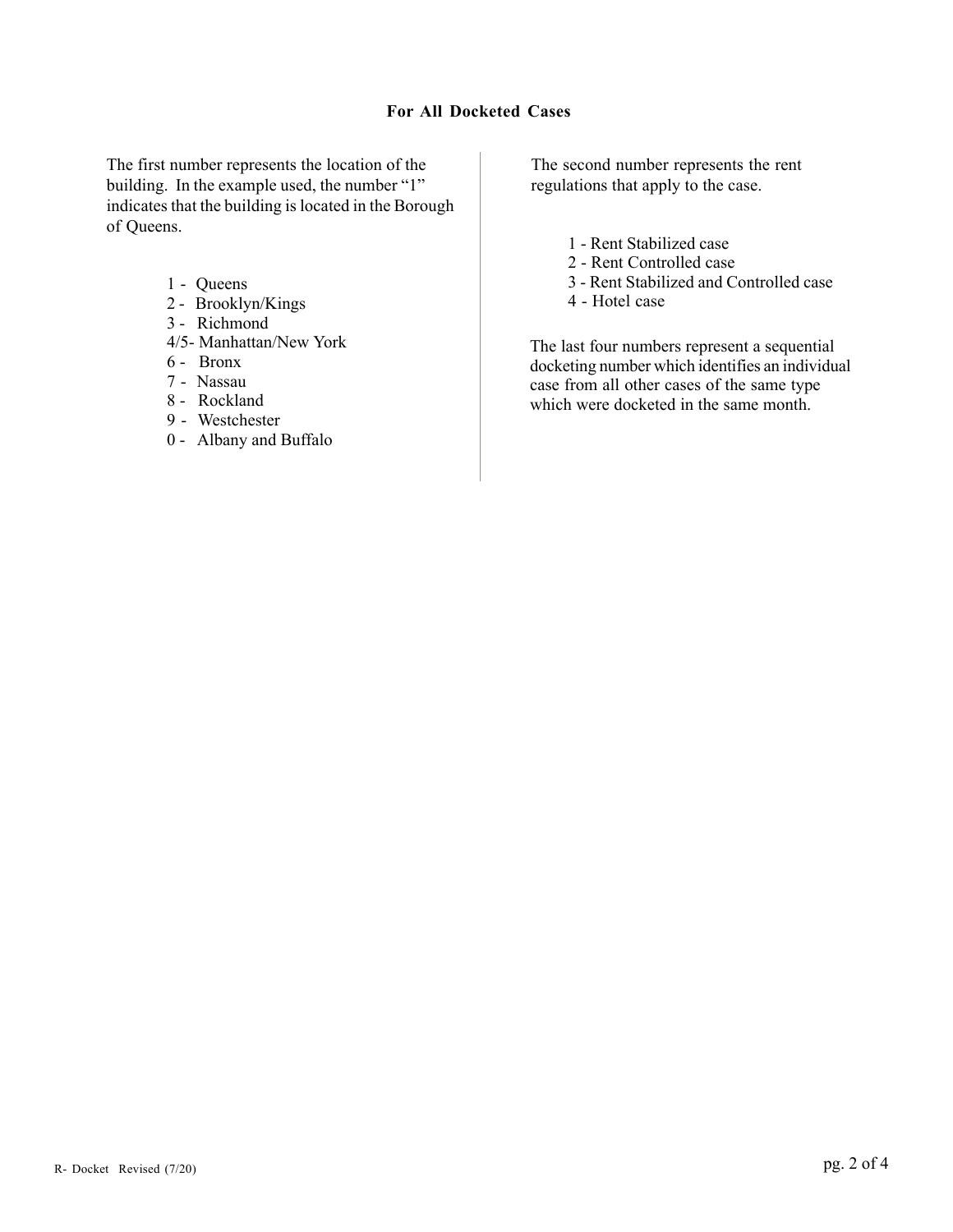#### **Listing of case types searchable on the Internet Case status search**

- AC Owner Labor Cost Rent Increase Application AD Administrative Determination AM Owner Increased Operating Costs AN Increased Operating Costs AV Administrative Violation B Tenant's Statement of Complaint of a Decrease in Building Wide Service(s) BC MBR Challenge BO MBR Challenge filed by Owner BR Owner MBR Application BT Tenant MBR Challenge DP Owner Determination of Primary Residence (ETPA) E Tenant Improper Eviction F Tenant Fuel Cost Challenge FR Fuel Cost Revocation/Suspension HA Filed by Owner on His/Her Letterhead for the Purpose of Lifting an Earlier Finding of Harassment HC DHCR Initiated Proceeding After Penalties Have Been Imposed in one of the Three Cases Below (HI, HL and HM) HI DHCR Initiated Proceeding Investigating an Alleged Abuse of the Rent Laws HL Tenant's Statement of Harassment HM DHCR Initiated Proceeding Investigating Fraud HW Tenant's Application for Rent Reduction Based Upon Owner's Failure to Maintain Heat and/or Hot Water LD Luxury Decontrol NC Non-Compliance OD Owner's Application to Change or Decrease Dwelling Space, Essential Services, etc. in an Occupied Apartment OE Eviction From an Apartment Based on Owner Occupancy
- OH Owner's Hardship Application for Rent Increase
- OI Owner Application for an Increase Based on New Services, New Equipment or Improvements
- OM (MCI) Owner Application for an Increase Based on a Major Capital Improvement
- OR Owner's Application to Restore Rent and/or Collect Rent Increase
- R Tenant's Statement of Rent Overcharge and/or Excess Security Deposit
- RE Owner MBR Re-Entry
- RK Request for Reconsideration of an Order Issued by a Rent Administrator Based on an Irregularity in a Vital Matter
- RO Owner's Petition for Administrative Review
- RP Court or PAR Unit Remand back for Further Processing
- RR Owner's Restructured Rent Increase
- RT Tenant's Petition for Administrative Review
- RV Tenant' Complaint of Owner's Failure to Renew a Lease
- S Tenant's Application for Rent Reduction Based Upon Decreased Services for Individual Apartment
- SD Owner's Report of Vacancy Decontrol
- UC Owner Exemption Determination
- UO Rent Controlled Registration Update Filed by Owner
- US Rent Controlled Registration Update by HPD
- UT Rent Controlled Registration Update by Tenant
- X Tax Abatement